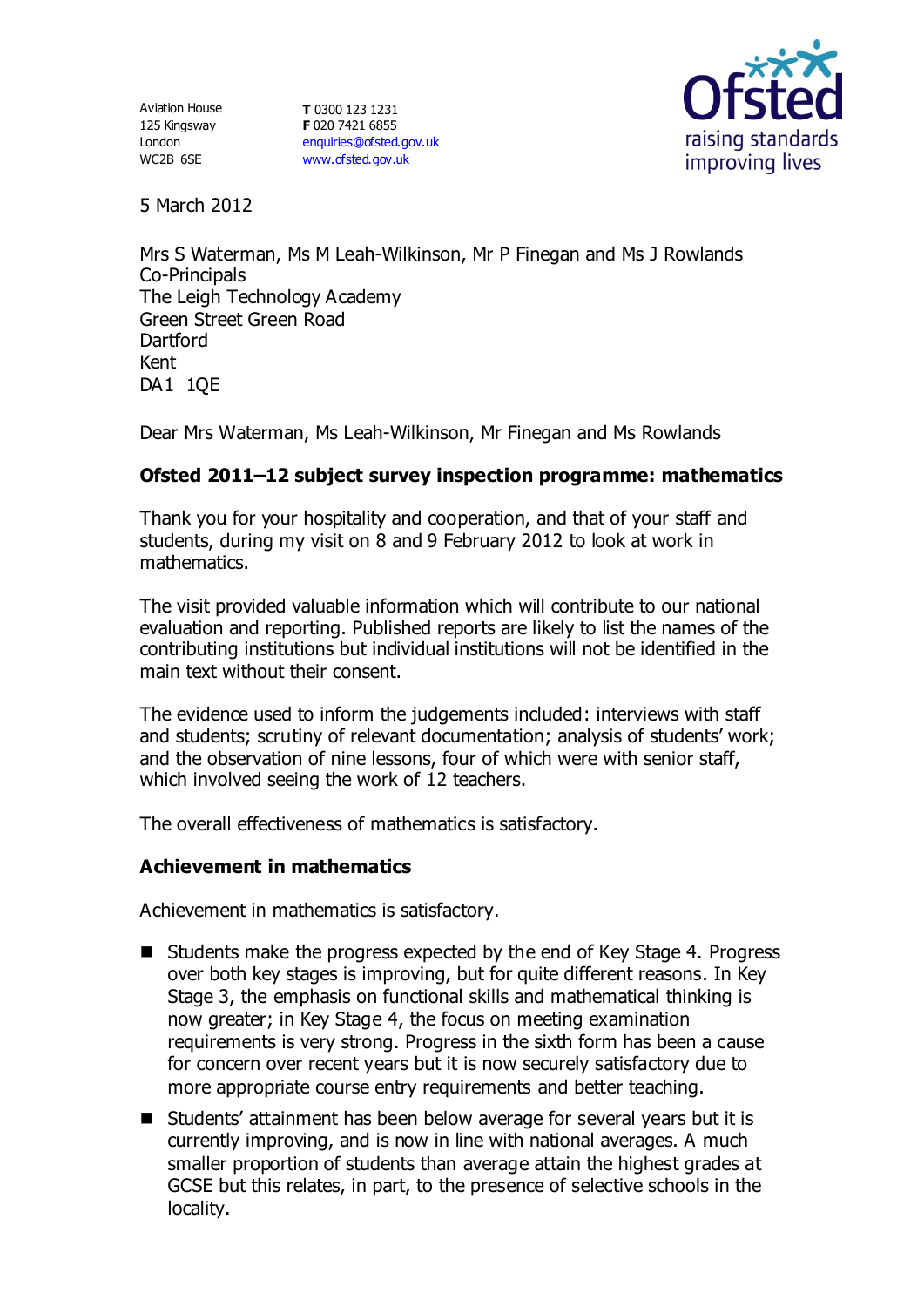Girls' achievement has been weaker than boys', and the more able have not made as much progress as their peers, over recent years. These issues have now been addressed by well-targeted support and intervention. Students with disabilities and those with special educational needs make satisfactory progress due to the good support they receive from specialist support staff in lessons, and the work being well adapted to their needs.

# **Quality of teaching in mathematics**

The quality of teaching in mathematics is satisfactory.

- The system of team teaching of large groups of students, used extensively at Key Stage 3, allows for new staff to be inducted into the department quickly and effectively. Staff are able to share ideas and learn from each other while undertaking joint lesson planning and working together in classrooms. This contributes to there being no teaching that is less than satisfactory.
- In such collaborative teaching arrangements, students are given work appropriate to their abilities and a range of adults offer good support and challenge. This approach has supported better progress over Key Stage 3.
- However, the collaborative approach is not developed sufficiently to allow teaching that is good or outstanding to flourish. For example, the planning of these lessons does not currently accent diagnostic elements of teaching and capitalise on the potential for rapid and flexible intervention.
- Teaching at Key Stage 4 is very closely aligned to students' attaining specific grades at GCSE and it sometimes fails to make connections between different aspects of the course or relate mathematics to students' lives strongly enough to secure good quality of learning.

### **Quality of the curriculum in mathematics**

The quality of the curriculum in mathematics is satisfactory.

- Work of an appropriately demanding nature is presented to all students. More-able mathematicians follow the Additional Mathematics course in Year 11 to prepare them for A level, and many chose to take GCSE statistics as an after-school voluntary activity. A small number who struggle in the subject are able to gain a Functional Skills qualification which helps them to secure a college place.
- $\blacksquare$  The department emphasises the acquisition of appropriate GCSE grades for students by closely aligning the Key Stage 4 curriculum to the specific needs of each year group. These needs have been identified for students currently in Year 11 with many of them having already sat two GCSE examinations in consecutive terms. The scheme of work for Year 11 is designed to address specific weaknesses in examination performance. This is serving to raise attainment but does so at the expense of providing a broad, rich and ultimately more satisfying mathematical experience.